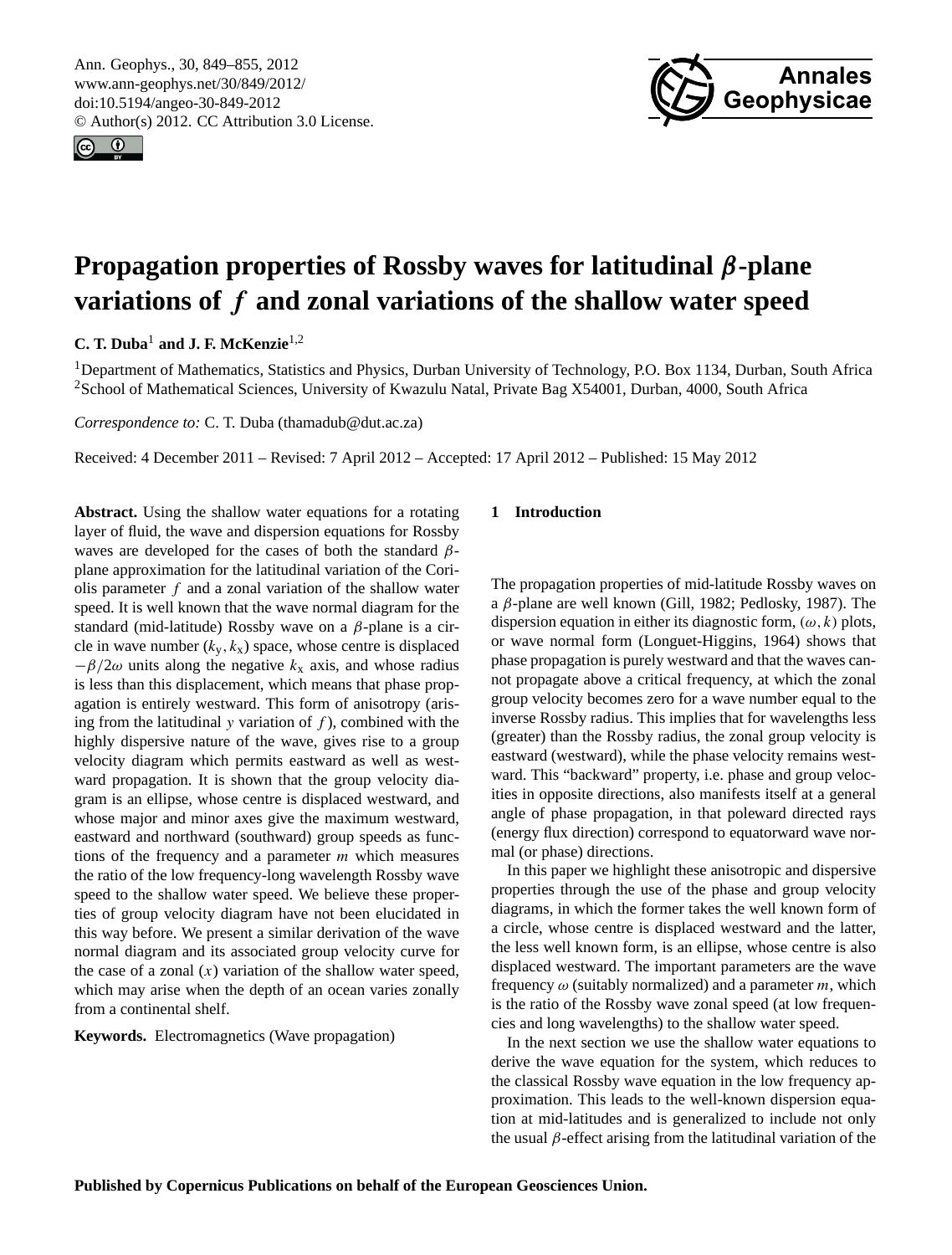Coriolis force, but also a topographic  $\beta$ -effect arising from background variations in the shallow water speed.

In Sect. 3 we outline the propagation properties of the midlatitude Rossby wave in terms not only of its well-known wave normal diagram (Longuet-Higgins, 1964), but also its phase and group velocity diagrams. Of particular interest is the latter, which is normally given as expressions for the zonal and latitudinal group speeds in terms of the wave number vectors, which can be reduced to the zonal wave normal as the generating parameter. At a given frequency we show that the group velocity,  $(V_{gy}, V_{gx})$ , curve is in fact an ellipse, with centre displaced westward by an amount that depends on the "m" of the planet and the ratio of the wave frequency to the critical frequency, above which Rossby waves are evanescent. The major and minor axes yield the maximum zonal, westward, eastward and northward speeds as functions of frequency and  $m$ . The corresponding phase velocity diagram is a circle, with centre displaced westward. In the limiting case of  $m \to \infty$  (or infinite Rossby radius), the group velocity curve becomes a parabola, and the phase velocity curve becomes a line indicating constant zonal phase velocity for all directions of propagation (limited of course to the 2nd and 3rd quadrants). These results are supplemented by the relation between the ray direction  $\chi$  and the wave normal angle  $\phi$ . It is well known that the latitudinal components of the phase and group velocities are anti-parallel. Interestingly, this "backward" property of the Rossby wave has been invoked to explain the dipole-like formation of equatorial easterly jets resulting from localized equatorial heating and at higher latitudes westerly jets (Diamond et al., 2008).

In Sect. [4](#page-4-0) we carry out similar calculations for a topographic β-effect arising from zonal variations of the shallow water speed. In this case, it is as if the properties described in Sect. 3 were rotated through  $\pi/2$  from west to north.

### **2 The general Poincare-Rossby wave equation and the ´ low frequency Rossby wave**

The linearised shallow water equations in a rotating layer of fluid of depth  $H(x, y)$  may be written (Gill, 1982; Pedlosky, 1987)

$$
\frac{\partial \mathcal{Q}}{\partial t} + \underline{f} \times \underline{Q} = -c^2 \nabla \eta \tag{1}
$$

$$
\frac{\partial \eta}{\partial t} + \text{div}\underline{Q} = 0\tag{2}
$$

in which  $Q = (Q_x, Q_y) = H(u, v)$  is the perturbation horizontal momentum vector,  $(u, v)$  the horizontal velocity,  $\eta$ the displacement of the surface from its equilibrium depth H,  $f = 2\Omega(\sin\theta)\hat{z}$  is the Coriolis parameter ( $\Omega$  rotation frequency) and  $c = \sqrt{gH}$  the shallow water speed. The operations  $\frac{\partial}{\partial t}$  div on Eq. (1) plus f times the z component of the

curl of Eq. (1), and the use of Eq. (2) to eliminate div $Q$  in favour of  $-\partial \eta/\partial t$ , and Eq. (1) to eliminate Q in terms of  $\nabla \eta$  immediately lead to the following wave equation for the displacement  $\eta$ :

<span id="page-1-0"></span>
$$
\frac{\partial}{\partial t} \left[ \left( \frac{\partial^2}{\partial t^2} + f^2 \right) \eta - \text{div} \left( c^2 \nabla \eta \right) \right] = \left( \nabla \left( c^2 f \right) \times \nabla \eta \right)_z,
$$
\n(3)

in which  $f$  and  $c$  may be functions of  $x$  and  $y$ . Equation [\(3\)](#page-1-0) is the general equation for the combined system of Poincaré-Rossby waves (Pedlosky, 1987). In the "low-frequency" approximation ( $\frac{\partial}{\partial t} \ll f$ ), this equation reduces to the classical Rossby wave equation:

<span id="page-1-1"></span>
$$
\frac{\partial}{\partial t} \left[ \frac{f^2}{c^2} - \left( \frac{\partial^2}{\partial x^2} + \frac{\partial^2}{\partial y^2} \right) \right] \eta = \left( \underline{\beta} \times \nabla \eta \right)_z, \tag{4}
$$

in which

$$
\underline{\beta} \equiv (\beta_x, \beta_y) = c^{-2} \nabla \left( c^2 f \right)
$$
\n(5)

since  $\nabla f = (0, \beta, 0)$ . Equation [\(4\)](#page-1-1) is a generalization of the usual Rossby wave equation (see Pedlosky, 1987) to include the topographic " $\beta$ " effect through spatial variations (in x and y) of the shallow water speed  $c$  as well as the y variation of  $f = f_0 + \beta y$  in the classical  $\beta$ -plane approximation of the latitudinal variation of the vertical component  $f\hat{z}$  on a spherical planet of radius  $R$  where

<span id="page-1-3"></span>
$$
f = f_0 + \beta_0 y, \quad \beta_0 = \frac{2\Omega \cos \theta_0}{R}, \quad f_0 = 2\Omega \sin \theta_0.
$$
 (6)

Here  $\theta_0$  is the latitude at which the  $\beta$ -plane is constructed tangent to the surface at  $\theta_0$ , and therefore y measures distance northward whilst x is directed eastward.

If the background variations of  $c^2(x, y)$  and  $f(y)$  are assumed "slow" over a wavelength, the wave Eq. [\(4\)](#page-1-1) admits a local dispersion relation for plane waves, varying as  $\exp i(\omega t - k_x x - k_y y)$  namely

<span id="page-1-4"></span>
$$
\omega = \frac{-\beta_{y}k_{x} + \beta_{x}k_{y}}{\left(k_{x}^{2} + k_{y}^{2} + f_{0}^{2}/c^{2}\right)}
$$
\n(7)

<span id="page-1-2"></span>or

$$
\left(k_{y} - \frac{\beta_{x}}{2\omega}\right)^{2} + \left(k_{x} + \frac{\beta_{y}}{2\omega}\right)^{2} = \frac{\beta_{x}^{2} + \beta_{y}^{2}}{4\omega^{2}} - \frac{f_{0}^{2}}{c^{2}}.
$$
 (8)

For a given  $\omega$  the latter wave normal form is a circle centred at  $(-\beta_{\rm v}/2\omega, \beta_{\rm x}/2\omega)$  of radius given by the square root of the RHS of Eq. [\(8\)](#page-1-2). The presence of an inhomogeneity in x (zonal eastward),  $dc^2/dx$ , gives rise to a displacement of the usual Rossby wave, representing purely westward propagation  $(k_x < 0)$ , northward so as to permit eastward phase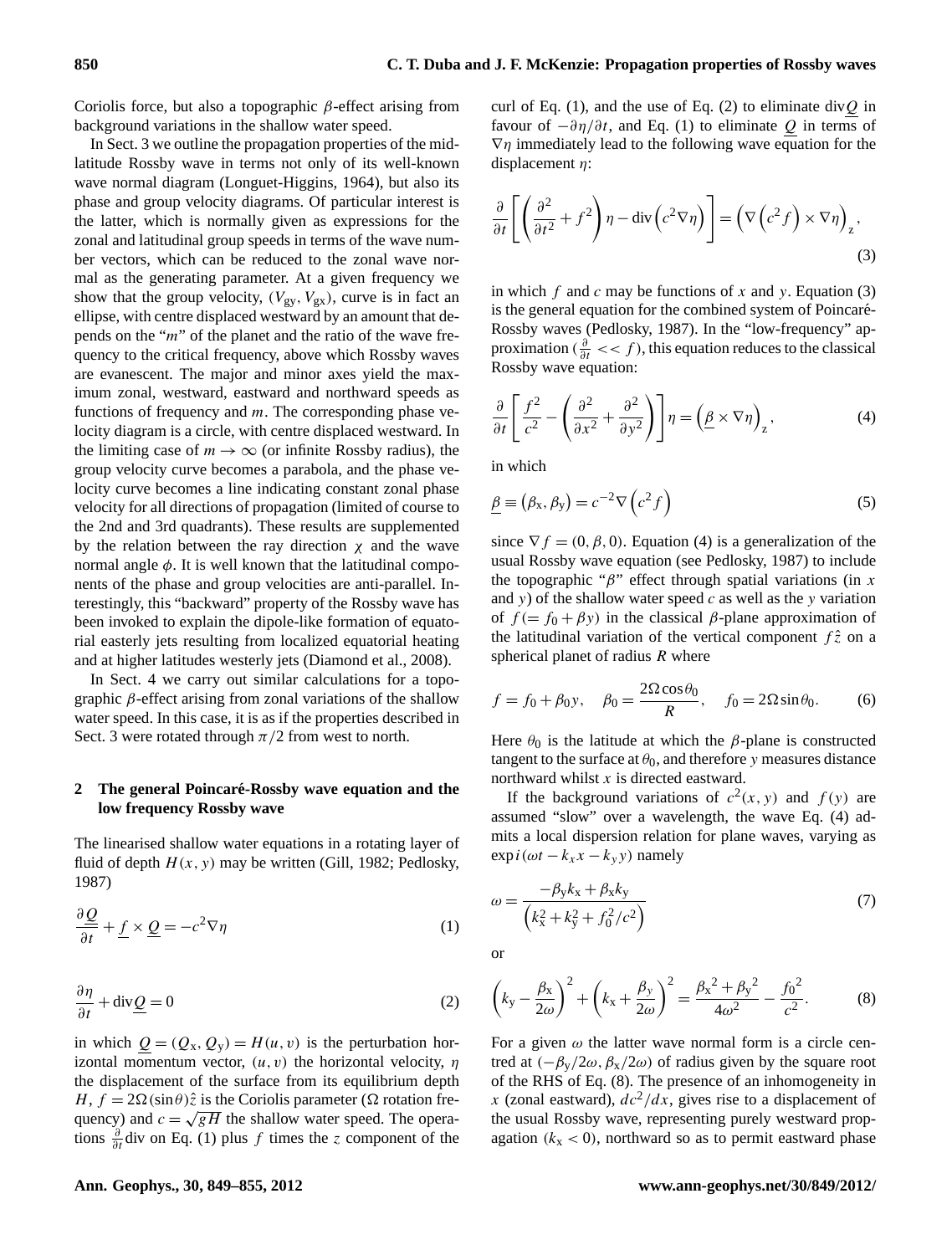

 $m = 2$  $m = 1$ *m = 0.5*  $-2.$   $-1.5$   $-1.$   $-0.5$ *k*  $\alpha$ 0.4 0.6 0.8  $1.1$  $\overline{O}$ 

<span id="page-2-2"></span>**Fig. 2.** The diagnostic diagram  $(\bar{\omega}, \bar{k})$  plot for various values of m.

<span id="page-2-1"></span>**Fig. 1.** The wave normal circle for various values of m.

propagation ( $k_x > 0$ ), as represented by any k pointing northeast with a corresponding ray directed southwest. Thus, a northwest propagation vector  $k$  gives rise to a ray directed southwest. Such are the rather peculiar propagation properties of the Rossby wave, which follow from the theorem that the group velocity vector points along the normal to the wave normal curve in the direction of increasing  $\omega$  (Lighthill, 1978). We shall now explore these properties in greater detail through the use of figures representing the wave normal diagram and the phase and group velocity diagrams at given frequencies for different values of m.

## **3 Propagation properties of the mid-latitude Rossby wave: wave normal, phase and group velocity curves for**  $\beta_y \neq 0$  ( $\beta_x = 0$ )

The propagation properties of the Rossby wave have been discussed extensively, for example, in the texts by Gill (1982) and Pedlosky (1987). Here we develop the group velocity diagram at a fixed  $\omega$ , which provides the counterpart to the wave normal diagram. In the case where the Rossby wave arises from inhomogeneity only in the y-direction ( $\beta_x = 0$ ), the diagnostic  $(\bar{\omega}, \bar{k})$  plot and the wave normal curves are given by

$$
\bar{\omega} = \frac{-\bar{k}_x}{\bar{k}^2 + 1/m},\tag{9}
$$

<span id="page-2-0"></span>and Eq. [\(8\)](#page-1-2) may be written

$$
\bar{k}_y^2 + \left(\bar{k}_x + \frac{1}{2\bar{\omega}}\right)^2 = \frac{1}{4\bar{\omega}^2} - \frac{1}{m},\tag{10}
$$

in which  $\bar{\omega}$  is the normalized frequency,  $\omega/\sqrt{\beta_y c}$ ,  $\bar{k}$ , the normalized wave number vector  $\underline{k}(c/\beta_y)^{1/2}$  and m is given by

$$
m \equiv \beta_{\rm y} c / f_0^2 = \frac{\cos \theta_0}{\sin^2 \theta_0} \frac{1}{2M},
$$
\n(11)

$$
M = \Omega R/c. \tag{12}
$$

Here we have assumed that there is no latitudinal variation of  $c<sup>2</sup>$ , and therefore the  $\beta$  effect arises solely from the variation of f as in Eq. [\(6\)](#page-1-3); M is a Mach (or Froude) number measuring the equatorial rotation speed  $\Omega R$  in units of the shallow water speed  $c$ , and  $m$  is in fact the ratio of the Rossby zonal phase speed (at low frequencies and long wavelengths) to c. Equation [\(10\)](#page-2-0) is a circle in  $(\bar{k}_y, \bar{k}_x)$  space of radius  $\sqrt{1/4\bar{\omega}^2 - 1/m}$ , whose centre is displaced along the negative  $k_x$  axis by  $-1/2\bar{\omega}$  units (Longuet-Higgins, 1964), as shown in Fig. [1](#page-2-1) along with the  $(\bar{\omega}, k)$  plot in Fig. [2.](#page-2-2) Note that the phase propagation is entirely westward and propagation requires  $\bar{\omega} < \sqrt{m}/2$ . Figure [3](#page-3-0) demonstrates the geometrical relation between the ray direction  $\chi$  and the wave normal angle  $\phi$ , both measured from  $\vec{k}_x$ -axis, which shows the two values of  $\chi$  for any given  $\phi$ . The relationship between  $\chi$  and  $\phi$  is found by expressing  $\chi$  as normal to the slope of the  $(\bar{k}_y, \bar{k}_x)$ curve, i.e.  $\tan \chi = -1/(\partial \bar{k}_y / \partial \bar{k}_x)$ , which yields

<span id="page-2-3"></span>
$$
\tan \chi = (\sin \phi \cos \phi) / \left( \cos^2 \phi + \frac{1}{-1 \pm \sqrt{1 - 4\omega^2 / m \cos^2 \phi}} \right).
$$
\n(13)

For a given  $\phi$  there are two values of  $\chi$ , as shown in Fig. [4.](#page-3-1) We also show the limiting case  $m \to \infty$ , which yields  $\chi =$ 2 $\phi$  (lower sign *m* in Eq. [13\)](#page-2-3) and  $\chi = \pi$  (upper sign). In this limit  $f_0^2/c^2 \to 0$ , and the Rossby wave Eq. [\(4\)](#page-1-1) reduces to the classic form (see e.g. Yagamata, 1976)

$$
\frac{\partial}{\partial t}\nabla^2\psi = -\beta \frac{\partial \psi}{\partial x} \tag{14}
$$

where  $\psi$  is the stream function corresponding to strict 2-D compressibility. It is for this reason we include a discussion in the limit  $m \to \infty$ .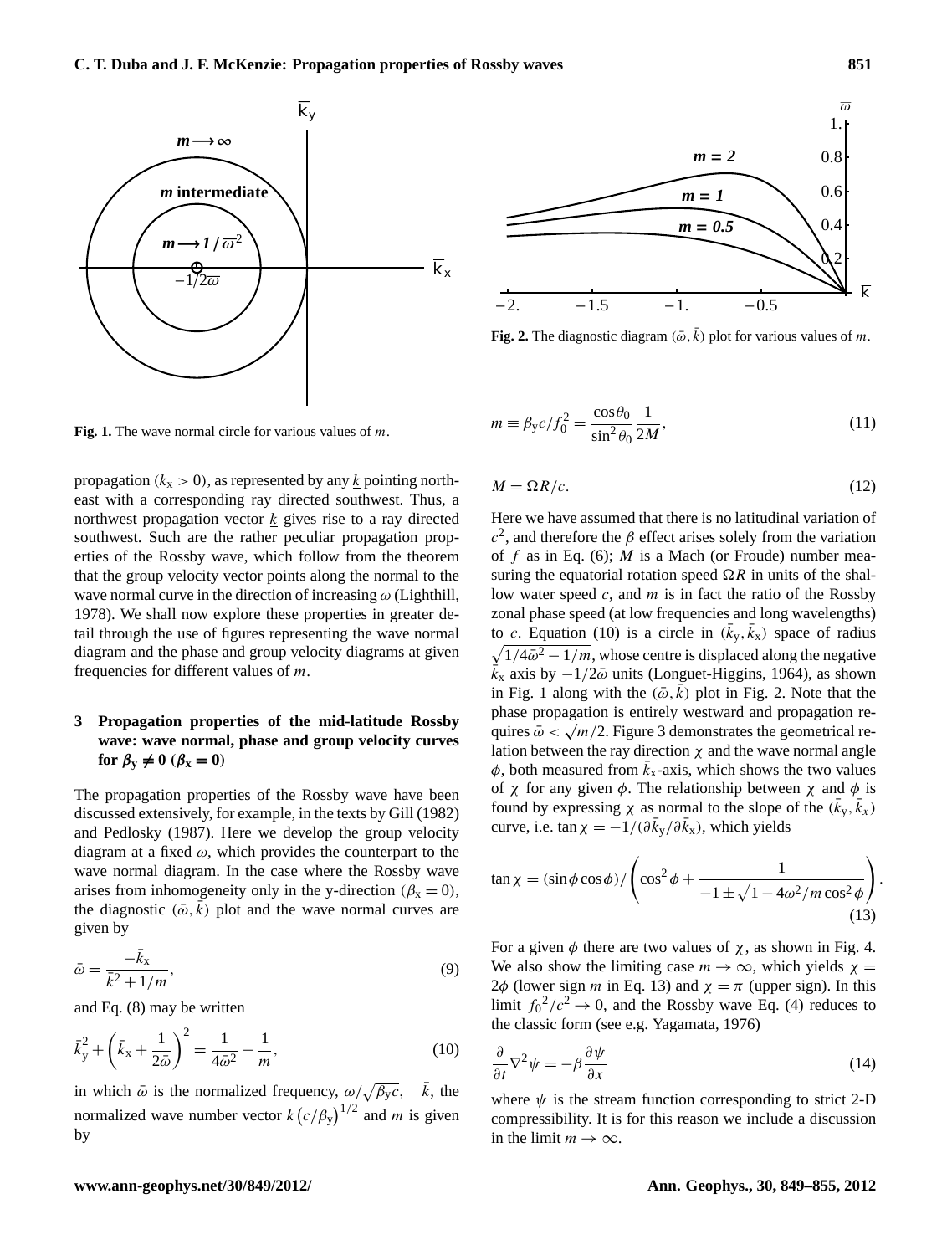

<span id="page-3-0"></span>**Fig. 3.** The wave normal displaced circle showing the relation between the ray direction  $\chi$  (given by the arrows pointing towards the centre measured from  $\vec{k}_x$ ) and the wave normal angle  $\phi$  between  $\vec{k}$ and  $\bar{k}_x$ .



<span id="page-3-1"></span>**Fig. 4.** The variation of  $\chi$  (two values) with  $\phi$  for  $m = 2$ .

The phase velocity  $V_p = \omega/k$ , which follows immediately from Eq. [\(7\)](#page-1-4), may be written in the normalized form

$$
\bar{V}_{\text{py}}^2 + \left(\bar{V}_{\text{px}} + \frac{m}{2}\right)^2 = \frac{m^2}{4} \left(1 - \frac{4\bar{\omega}^2}{m}\right),\tag{15}
$$

in which  $V_p$  has been normalized with respect to the shallow water speed  $c$ . Thus, the phase velocity diagram is a circle of radius  $\frac{m}{2}\sqrt{1-4\bar{\omega}^2/m}$ , whose origin is displaced westward by  $-m/2$  units and therefore lies entirely in the regime of westward propagation. The smallest value of the westward  $\bar{V}_{\text{px}}$  (in which  $\bar{V}_{\text{py}} = 0$  in Eq. [15\)](#page-3-2) is

$$
\bar{V}_{\text{pxxmin}} = \frac{-m}{2} + \frac{m}{2} \sqrt{1 - \frac{4\bar{\omega}^2}{m}},\tag{16}
$$

which approaches  $-\bar{\omega}^2$  as  $m \to \infty$ . Thus, in the limit  $m \to$ ∞ (which corresponds to infinite Rossby radius or Rossby wave speed greatly in excess of the shallow water speed)



<span id="page-3-7"></span>**Fig. 5.** The phase velocity  $V_p$  (a circle) and group velocity  $V_g$  (an ellipse) diagrams for a fixed  $\bar{\omega}$  and  $m = 2$ .

the phase velocity diagram reduces to the line  $\bar{V}_{px} = -\bar{\omega}^2$ in  $(\bar{V}_{\text{py}}, \bar{V}_{\text{px}})$  space.

<span id="page-3-3"></span>The group velocity  $\underline{V}_g = \partial \omega / \partial \underline{k}$  follows from Eq. [\(7\)](#page-1-4) (in which we put  $\beta_x = 0$ ) in the form

$$
V_{\rm gx} = \frac{\beta \left(k_x^2 - \left(k_y^2 + f_0^2/c^2\right)\right)}{\left(k_x^2 + k_y^2 + f_0^2/c^2\right)^2},\tag{17}
$$

<span id="page-3-4"></span>
$$
V_{gy} = \frac{2\beta k_y k_x}{\left(k_x{}^2 + k_y{}^2 + f_0{}^2/c^2\right)^2}.
$$
\n(18)

<span id="page-3-2"></span>In the classic texts (Pedlosky, 1987; Gill, 1972) the group velocity is left in this less than perspicacious parametric form, in which the  $\bar{k}_x$  is the generating parameter, with  $\bar{k}_y$  given in terms of  $\bar{k}_x$  from the dispersion equation. Here we show that the group velocity diagram is in fact an ellipse. This simple result follows from a few algebraic steps by eliminating the denominator from Eqs. [\(17\)](#page-3-3) and [\(18\)](#page-3-4) using the dispersion equation, so that in normalized form, Eqs. [\(17\)](#page-3-3) and [\(18\)](#page-3-4) become

<span id="page-3-6"></span><span id="page-3-5"></span>
$$
\bar{V}_{\rm gx} = \bar{\omega}^2 \left( 2 + 1/\bar{\omega} k_{\rm x} \right),\tag{19}
$$

$$
\bar{V}_{\rm gy} = 2\bar{\omega}^2 \left( \bar{k}_{\rm y}/\bar{k}_{\rm x} \right). \tag{20}
$$

It is now straightforward to eliminate  $\bar{k}_x$  in favour of  $\bar{V}_{gx}$  from Eq. [\(19\)](#page-3-5), which on substitution into the square of Eq. [\(20\)](#page-3-6) gives directly the group velocity ( $\bar{V}_{gx}$ ,  $\bar{V}_{gy}$ ) curve in the form

<span id="page-3-8"></span>
$$
\bar{V}_{\rm gy}^2 = 4\bar{\omega}^4 \left[ \left( 1 - \frac{\bar{V}_{\rm gx}}{\bar{\omega}^2} \right) - \frac{\bar{\omega}^2}{m} \left( \frac{\bar{V}_{\rm gx}}{\bar{\omega}^2} - 2 \right)^2 \right],\tag{21}
$$

#### **Ann. Geophys., 30, 849[–855,](#page-0-0) 2012 www.ann-geophys.net/30/849/2012/**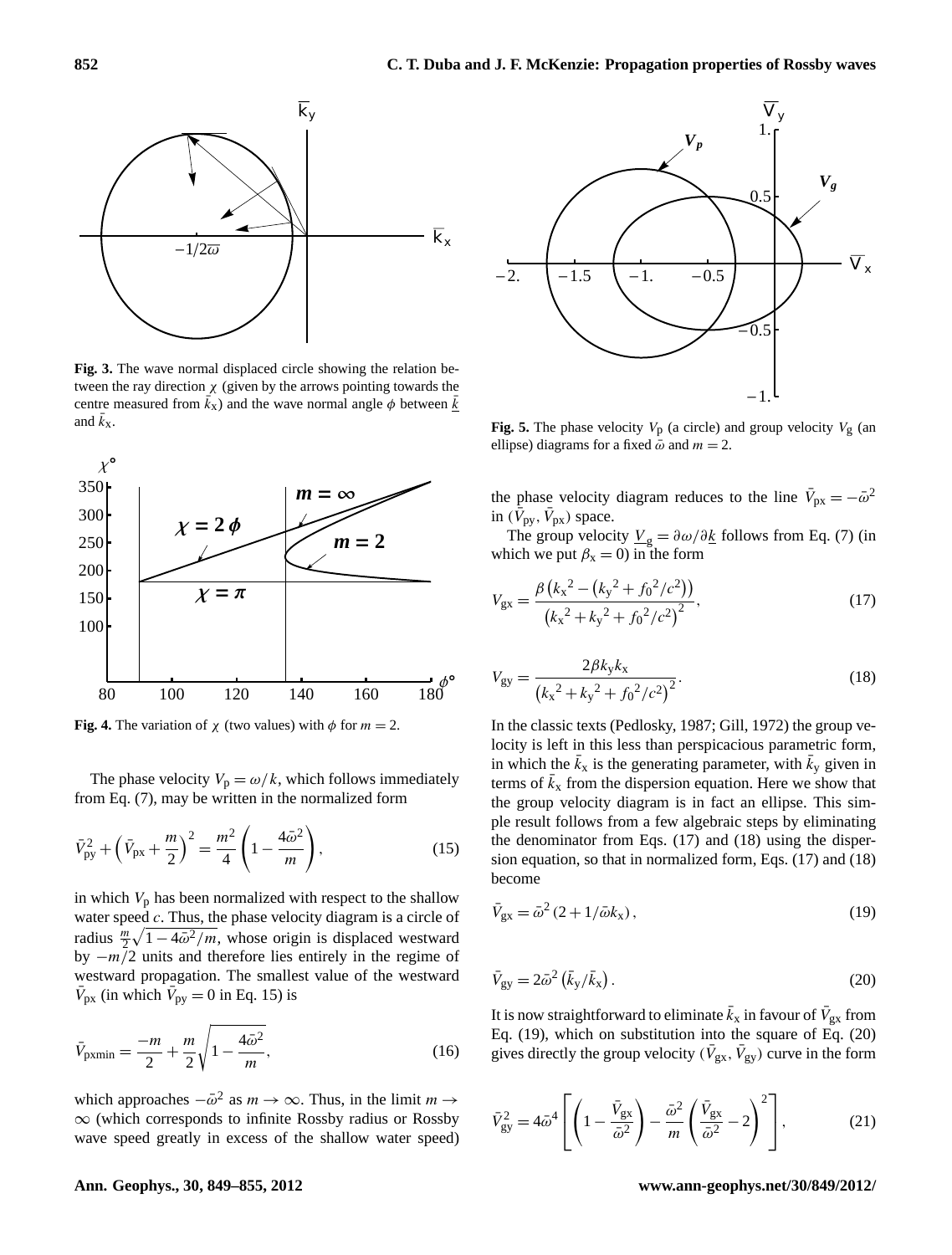

<span id="page-4-1"></span>**Fig. 6.** The maximum westward, northward and eastward group speeds as a function of frequency  $\bar{\omega}$  for  $m = 1$ .



<span id="page-4-2"></span>**Fig. 7.** The group velocity (a parabola) and phase velocity (a line) diagrams for the case  $m \to \infty$ .

<span id="page-4-3"></span>which may also be written as

$$
\frac{m\,\bar{V}_{\rm gy}^2}{4\bar{\omega}^2} + \left[\,\bar{V}_{\rm gx} + \frac{m}{2}\left(1 - \frac{4\bar{\omega}^2}{m}\right)\right]^2 = \frac{m^2}{4}\left(1 - \frac{4\bar{\omega}^2}{m}\right). \tag{22}
$$

The group velocity curve is an ellipse, whose centre is displaced  $\frac{-m}{2}(1-4\bar{\omega}^2/m)$  units along the  $\bar{V}_{gx}$  axis. The phase and group velocity curves are shown in Fig. [5.](#page-3-7) The southward group velocity is simply a reflection of the northward group velocity in the x-axis. The maximum eastward and westward group speeds are given by

<span id="page-4-4"></span>
$$
\bar{V}_{\rm gx}^{\pm} = \frac{m}{2} \left( 1 - \frac{4\bar{\omega}^2}{m} \right)^{1/2} \left[ \pm 1 - \left( 1 - \frac{4\bar{\omega}^2}{m} \right)^{1/2} \right],\tag{23}
$$

<span id="page-4-5"></span>and the maximum northward (southward) group speed also follows as

$$
\bar{V}_{\text{gymax}} = \pm \bar{\omega} m^{1/2} \left( 1 - \frac{4\bar{\omega}^2}{m} \right)^{1/2} . \tag{24}
$$

Examples of the behaviour of extremal group velocities  $\bar{V}_{\text{pxxmin}}$ ,  $\bar{V}_{\text{pxymax}}$  and  $\bar{V}_{\text{pymax}}$  are shown in Fig. [6.](#page-4-1) Note that the ellipse collapses to the origin as  $m \to 4\bar{\omega}^2$ , at which the wave normal collapses to the point  $k_x = -1/2\bar{\omega}$ . In the limiting case in which  $m \gg 1$ , which can prevail quite near the equator ( $\theta_0 \rightarrow 0$ ), Eq. [\(21\)](#page-3-8) tends to the parabola

$$
\bar{V}_{\rm gy} = \pm 2\bar{\omega}^2 \left(1 - \frac{\bar{V}_{\rm gx}}{\bar{\omega}^2}\right)^{1/2},\tag{25}
$$

which is shown in Fig. [7](#page-4-2) together with the phase velocity diagram, which is simply the line  $V_{px} = -\bar{\omega}^2$ . It is of some interest to emphasize that Rossby waves are "backward" in the sense that the latitudinal components of their phase and group velocities are always in opposite directions. This property can be invoked to describe the formation of a dipole pair of jets in the following way: Northward (away from the equator) wave energy flux is associated with southward, towards the equator, wave momentum flux; and the opposite in the case of southward directed energy flux, away from the equator, corresponds to northward (towards the equator) momentum flux. In other words, a poleward energy flux from the equator is associated with an equatorward flux of momentum. Hence, Rossby wave dynamics implies that localized equatorial heating gives rise to equatorial easterly zonal jets. This "convergence" of equatorial momentum implies a deficit at higher latitudes such that a westerly jet must necessarily form there (Diamond et al., 2008).

## <span id="page-4-0"></span>**4 Propagation properties of the topographic Rossby wave: wave normal, phase and group velocity curves**  $\text{for } \beta_x \neq 0 \ (\beta_y = 0)$

In this case a zonal inhomogeneity ( $c$  a function of  $x$ ) dispersion and wave normal curves given by putting  $\beta_y = 0$  in Eqs. [\(7\)](#page-1-4) and [\(8\)](#page-1-2), are

$$
\bar{\omega} = \frac{\bar{k}_y}{\bar{k}_x^2 + \bar{k}_y^2 + 1/m},\tag{26}
$$

$$
\bar{k}_{x}^{2} + \left(\bar{k}_{y} - \frac{1}{2\bar{\omega}}\right)^{2} = \frac{1}{4\bar{\omega}^{2}} - \frac{1}{m},\tag{27}
$$

in which  $\omega$  and k have been normalized to  $\sqrt{\beta_x c}$  and  $(c/\beta_x)^{1/2}$ , respectively and *m* is now given by

$$
m = \beta_{\rm x} \frac{c}{f_0^2},\tag{28}
$$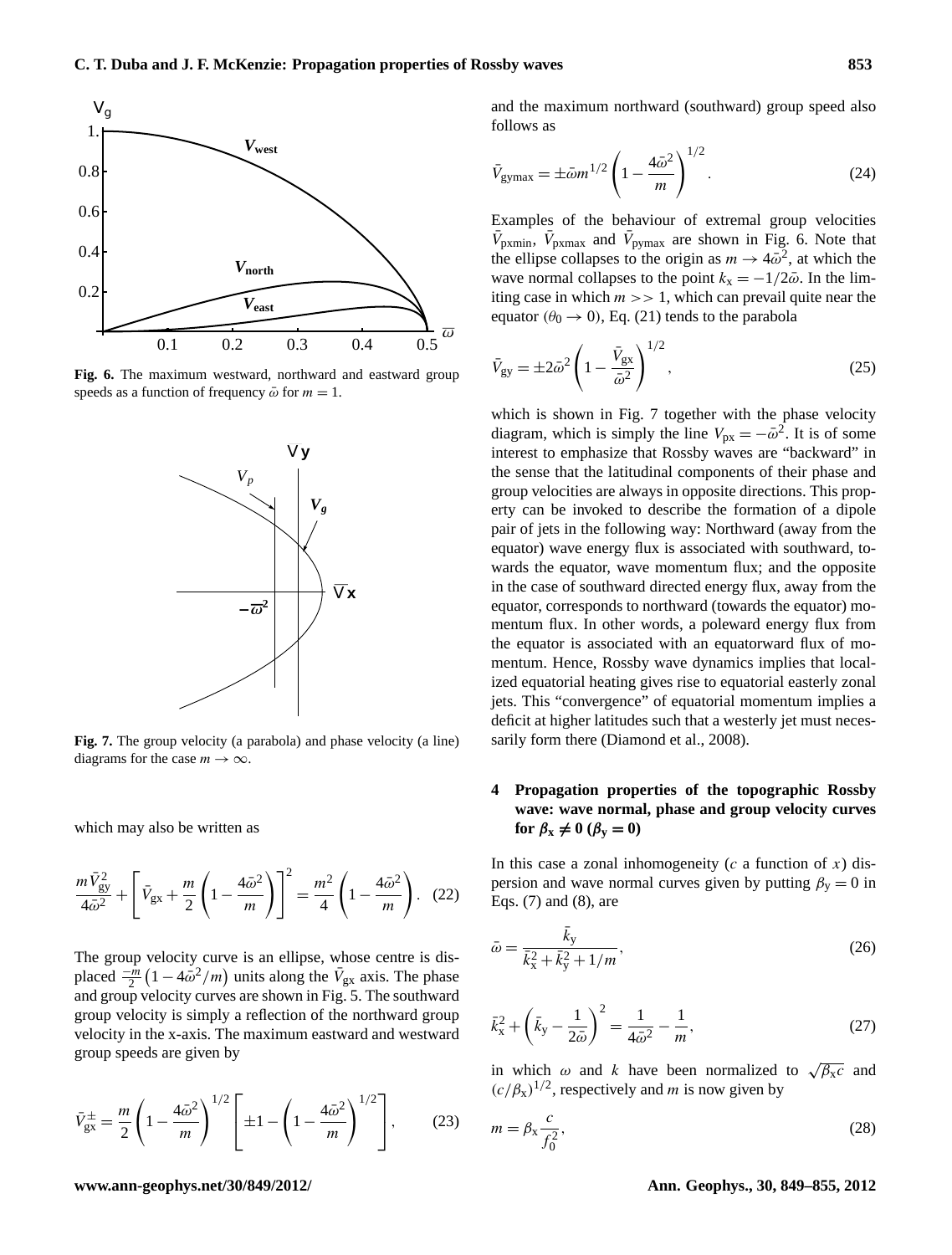

<span id="page-5-0"></span>**Fig. 8.** The phase and group velocity diagrams for topographic Rossby waves where shallow water speed varies zonally for fixed  $\bar{\omega}$  and  $m = 2$ .

$$
\beta_{\rm x} = \frac{f_0}{c^2} \frac{dc^2}{dx}.
$$
\n(29)

The wave normal diagram is again a circle, but now its centre is displaced  $1/2\overline{\omega}$  units along the positive  $\overline{k}_y$  axis. The corresponding phase velocity diagram is given by

$$
\left(\bar{V}_{\text{py}} - \frac{m}{2}\right)^2 + \bar{V}_{\text{px}}^2 = \frac{m^2}{4} \left(1 - \frac{4\bar{\omega}^2}{m}\right),\tag{30}
$$

which is a circle of radius  $\frac{m}{2} (1 - 4\bar{\omega}^2/m)^{1/2}$  with centre displaced  $m/2$  units along the  $\vec{V}_{py}$  axis. Hence, phase propagation is always northward, although as we can now anticipate, there are both northward and southward components of the group velocity. It is as if the classical westward Rossby wave phase were rotated through ninety degrees. The calculation of the group velocity follows similar lines but now with

$$
\bar{V}_{\rm gy} = \bar{\omega}^2 \left( -2 + \frac{1}{\bar{\omega}\bar{k}_y} \right),\tag{31}
$$

$$
\bar{V}_{\rm gx} = -2\bar{\omega}^2 \bar{k}_{\rm x}/\bar{k}_{\rm y}.\tag{32}
$$

Hence, the group velocity curve is now given by the ellipse

$$
\bar{V}_{\rm gx}^2 = 4\bar{\omega}^4 \left[ \left( \frac{\bar{V}_{\rm gy}}{\bar{\omega}^2} + 1 \right) - \frac{\bar{\omega}^2}{m} \left( \frac{\bar{V}_{\rm gy}}{\bar{\omega}^2} + 2 \right)^2 \right],\tag{33}
$$

or

$$
\frac{m\,\bar{V}_{\rm gx}^2}{4\bar{\omega}^2} + \left[\,\bar{V}_{\rm gy} - \frac{m}{2}\left(1 - \frac{4\bar{\omega}^2}{m}\right)\right]^2 = \frac{m^2}{4}\left(1 - \frac{4\bar{\omega}^2}{m}\right),\tag{34}
$$

which is shown in Fig. [8.](#page-5-0) This curve can be obtained by rotating the curve given by Eq. [\(22\)](#page-4-3) and Fig. [5](#page-3-7) through ninety degrees. Thus, the maximum northward, southward and zonal (east or west) speeds are given by Eqs. [\(23\)](#page-4-4) and [\(24\)](#page-4-5) in which the labels  $x$  and  $y$  are interchanged.

#### **5 Summary**

The propagation properties of mid-latitude Rossby waves are illustrated through the local dispersion equation either in its diagnostic form  $((\omega, k)$  plot) or as a wave normal curve for given values of  $\omega$ , both of which descriptions highlight the dispersive and anisotropic nature of the wave. Here we develop this further by showing that the group velocity diagram is an ellipse, whose centre is displaced westward (Fig. [5\)](#page-3-7) and whose major and minor axis yield the maximum westward, eastward and northward (southward) group speeds as a function of frequency and the parameter  $m$  (Fig. [6\)](#page-4-1). This elegant construction replaces the earlier (somewhat cumbersome) expressions for the group velocity, which are usually given in terms of the zonal and northward wave numbers acting as generating parameters as in Eqs. (17) and (18). Similar diagrams exist for the case of topographic Rossby waves, in which shallow water speed varies zonally (Fig. [8\)](#page-5-0). We emphasize that the "backward" property of the Rossby wave has been invoked to explain dipole-like formation of equatorial easterly jets and at higher latitudes westerly jets, as discussed by Diamond et al. (2008).

*Acknowledgements.* The authors would like to thank the reviewers for the most useful and constructive comments towards the finalization of this paper. This work was supported by the National Research Foundation of South Africa. A thank you note to Clemens Dempers of BlueStallion Technologies who provided technical assistance with the graphics.

Topical Editor C. Jacobi thanks L. Debnath and two other anonymous referees for their help in evaluating this paper.

#### **References**

Diamond, P. H., Gurcan, D. D., Hahn, T. S., Miki, K., and Garbet, X.: Momentum theorems and the structure of atmospheric jets